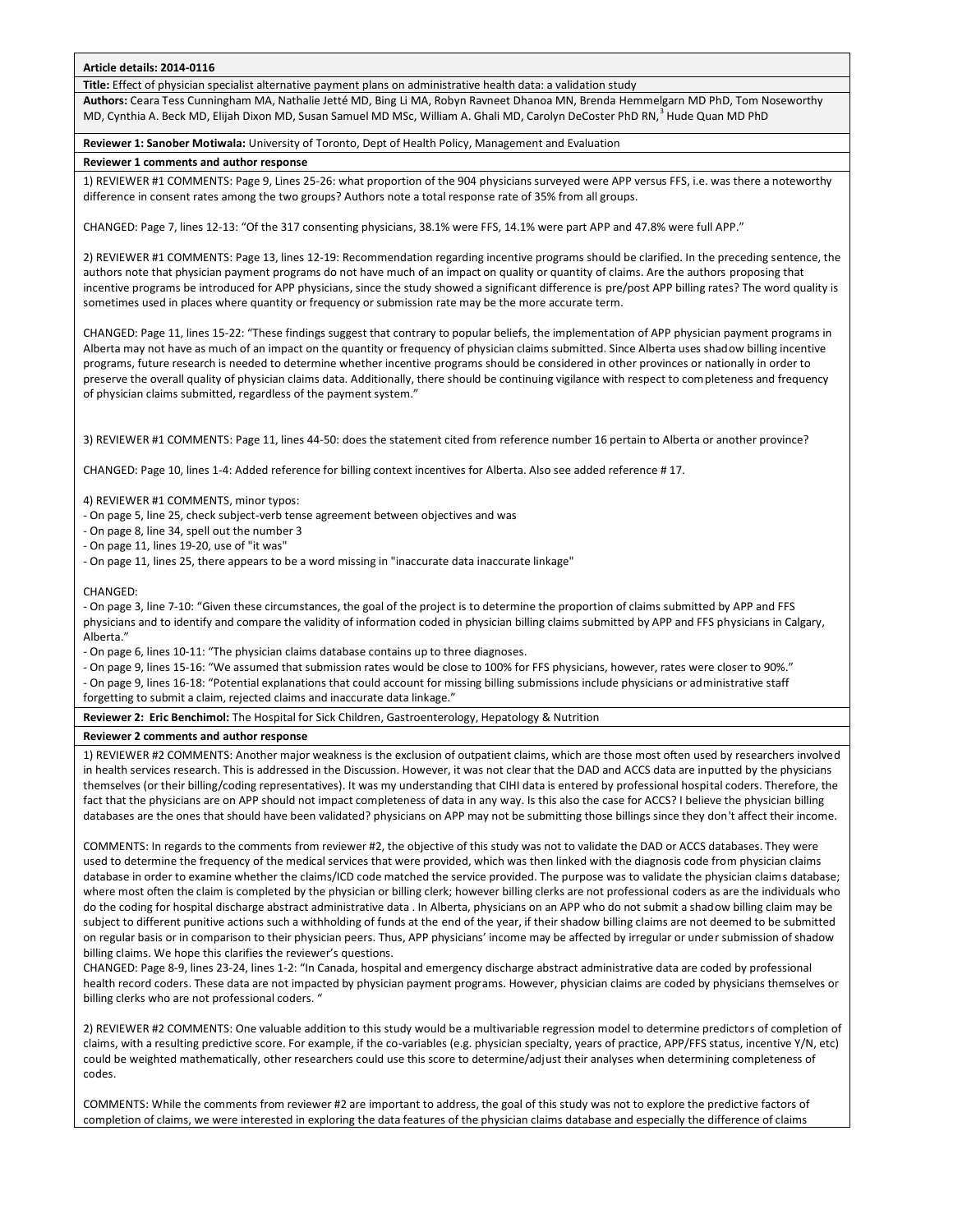submissions between FFS and APP physicians. Also due to the small number of participants there was low statistical power to assess a predictive model and be confident about the results. Our expectation was that the estimates would be imprecise if stratified analysis or predictive models were developed. We agree that this is an area that will need to be explored in future study.

CHANGED: Page 11, lines 1-4: "We did not assess predictors of non-submission due to lack of statistical power. Models predicting or screening physicians who are less likely to submit shadow claiming should be developed in the future. The model will be helpful for promoting submission of billing claims among targeted physicians.

3) REVIEWER #2 COMMENTS: Results, Paragraph 1, Page 9, lines 25: Regarding the inclusion/exclusion of physicians, the number of physicians who responded to the request but declined to participate should be included (of the 587 physicians who did not consent). Could these physicians be different in some way? For example, could the consenting physicians be more interested in research or academic contribution and therefore be more likely to submit their claims? Could a random sample of charts by physicians who did not consent be extracted to determine whether these are different?

CHANGED: Page 7, lines 7-12: Of the 587 physicians who declined to participate, a follow-up questionnaire was sent to with the aim to explore reasons for non-response. Of those who responded to the follow-up survey (n=63), 70.5% were males and 29.5% were females. Respondents for this follow-up survey were from the following specialties: Internal medicine (34.2%), general surgery (27.8%), neurology/neurosurgery (0.03%), paediatrics (18.2%) and psychiatry (16.9%).

COMMENTS: A random sample of charts from those physicians who did not consent is not possible as these physicians did not provide us access to their unique physician identifier number (i.e. PRAC ID). We would need this number and their waiver of consent to access their claims data.

4) REVIEWER #2 COMMENTS: Results, Paragraph 1, Page 9, lines 27: Why were only 182 of 317 consenting physicians included? I cannot find this plan described in the Methods. How were these physicians selected? Why were the rest excluded?

CHANGED: Page 7, lines 14-16: We were only able to link 182 out of the 317 unique PRAC ID's, this is most likely due to a wrong or inaccurate PRAC ID provided by physician in the original survey.

5) REVIEWER #2 COMMENTS: The authors also attempted to validate the accuracy of the diagnostic codes used by APP and FFS physicians, and PPV was calculated by comparing the administrative data codes to chart review of the chart. Again, if professional coders are submitting the administrative data, I'm not certain the comparison of APP and FFS physicians is of much value. In addition, it would be useful to know the most common diagnoses by these physicians, and to determine whether there were differences in the types of diagnoses seen by APP vs. FSS physicians. The PPV of codes of different diagnoses should be included in Table 3 (perhaps just the top ten).

COMMENTS: Again it is important to clarify that we were indeed validating physician claims data, not CIHI data coded by professional coders. It was the purpose of the study to examine differences between the payment plans (i.e. APP vs FFS) and claims submission. Due to small amount of physicians included in the study, exploring the diagnosis types would not be especially beneficial, due to low power and sample size. Authors CTC, HQ and NJ have recently published a paper that examines the different types of diagnosis by FFS and APP physicians. See the following paper: Mining Rich Health Data from Canadian Physician Claims: Features and Face Validity. Cunningham, CT., Cai, P., Topps, D., Svenson, LW., Jette, N., Quan, H. BMC Research Notes. 2014; 7: 682-670.

6) REVIEWER #2 COMMENTS: The above analysis (PPV of diagnostic codes) is really the PPV of the claim data reflecting the chart documentation. It does not necessarily reflect the patient actually having the disease in question. This should be included in the Discussion. However, if the chart abstractors were trained to accurate classify/identify certain diseases, this should be reported in the Methods.

CHANGED: Page 11, lines 5-7: Additionally, it is important to note that in this case the PPV does not necessarily reflect the patient actually having the disease in question. It shows the proportion of services provided by physicians was billed.

7) REVIEWER #2 COMMENTS: Table 3 ? The overall claims row demonstrates lower PPV in the APP group compared to FFS (85.8% vs. 87.0%), however each of the specialties reported showed the opposite (higher PPV in the APP group). Why is this? Are we missing some of the specialties that drive the PPV lower in the APP group?

COMMENTS: There is an OTHER group that is driving the lower PPV. We did not report this sub-specialty group such as Intensive Care Unit (ICU) physicians, hospitalists, psychiatrists and paediatricians.

CHANGED: Page 17, Table 4: "\*We did not report PPV for other specialties, such as such as Intensive Care Unit (ICU) physicians, hospitalists and psychiatrists.

1) REVIEWER #2 COMMENTS Minor comments: Did the authors assess the softer claims involved with hospital admissions or ACCS visits? For example, activities such as patient/family counselling, or care team meetings can be claimed by FFS physicians in many jurisdictions. These may be much less likely to be claimed by APP physicians. I'm not certain whether these types of claims are included in the DAD and ACCS.

COMMENTS: No we did not asses any type of softer claims, these types of claims the reviewer describes are more focused on outpatient treatments and due to time and feasibility issues, we opted to assess inpatient claims. We acknowledged this limitation.

2) REVIEWER #2 COMMENTS: Introduction, Paragraph 2, Page 4, Lines 34-50: I wouldn't recommend embarking on an indictment of the inefficiencies of FFS medicine in the Introduction. Perhaps this should be saved for the Discussion, or omitted altogether.

CHANGED: Page 2, lines 14-18. Removed the following statement: "The FFS payment mechanism creates financial incentives for physicians to encourage over consumption of care, since physicians are rewarded for a high volume of services. In other words, physicians get paid more when their patients consume more care [9]."